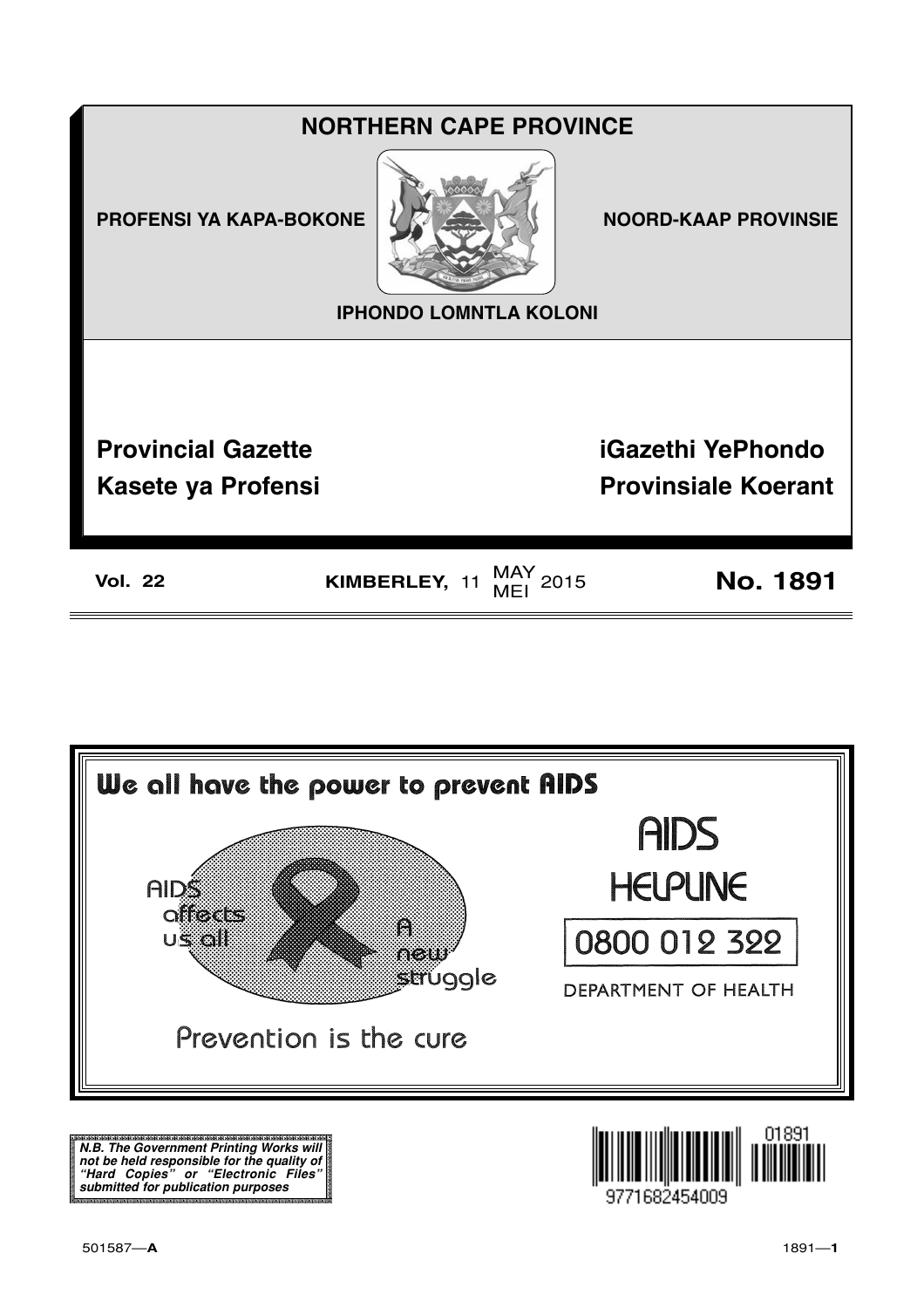#### **IMPORTANT NOTICE**

**The Government Printing Works will not be held responsible for faxed documents not received due to errors on the fax machine or faxes received which are unclear or incomplete. Please be advised that an "OK" slip, received from a fax machine, will not be accepted as proof that documents were received by the GPW for printing. If documents are faxed to the GPW it will be the sender's responsibility to phone and confirm that the documents were received in good order.**

**Furthermore the Government Printing Works will also not be held responsible for cancellations and amendments which have not been done on original documents received from clients.**

| <b>CONTENTS • INHOUD</b> |                                                                                                                                                                                                             |             |                |  |
|--------------------------|-------------------------------------------------------------------------------------------------------------------------------------------------------------------------------------------------------------|-------------|----------------|--|
| No.                      |                                                                                                                                                                                                             | Page<br>No. | Gazette<br>No. |  |
|                          | <b>ALGEMENE KENNISGEWING</b>                                                                                                                                                                                |             |                |  |
| 33                       | Plaaslike Owerhede: Wet op Munisipale Eiendomsbelasting (6/2004): Publieke kennisgewing dat die tweede<br>Aanvullende Waardasierol ter insae lê en dat besware teen waardasies op die rol ingedien kan word |             | 1891           |  |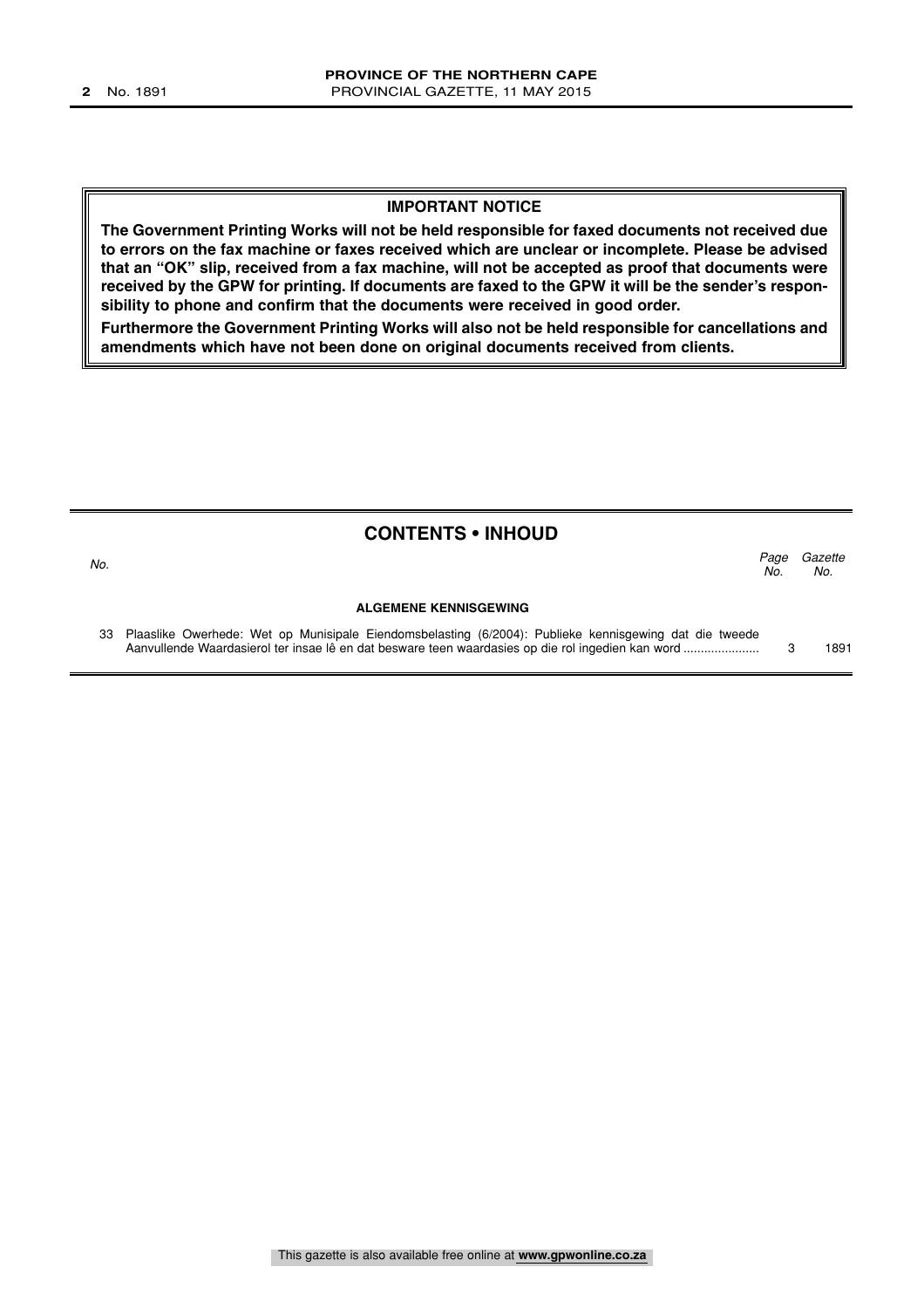# ALGEMENE KENNISGEWING

### **KENNISGEWING 33 VAN 2015**

Alg /2015

#### NAMA KHOI MUNISIPALITEIT

## PUBLIEKE KENNISGEWING DAT DIE TWEEDE AANVULLENDE WAARDASIEROL TER INSAE LÊ EN DAT BESWARE TEEN WAARDASIES OP DIE ROL INGEDIEN KAN WORD

Kennis geskied hiermee in terme van Artikel 49(1)(a)(i) saamgelees met Artikel 78(2) van die Plaaslike Owerhede: Wet op Munisipale Eiendomsbelasting,2004(Wet No. 6 van 2004), hierna verwys as die "Wet", dat die Aanvullende Waardasierol vir die finansiele jare 01 Julie 2014 tot 30 Junie 2015 ter insae le vanaf 04 Mei 2015 tot 12 Junie 2015. Die waardasierol is beskikbaar op die webtuiste van die Munisipaliteit: www.namakhoi.gov.za. Die rol is beskikbaar vir besigtiging deur die publiek by Munisipale Kantore: Springbok, Concordia, Okiep, Nababeep, Steinkopf, Bergsig, Matjieskloof, Bulletrap, Buffelsrivier, Komaggas, Fonteintjie en Carolusberg.

'n Uitnodiging word ook hiermee in terme van Artikel 49 (1)(a)(ii) van die Wet gerig aan alle eienaars van eiendomme of enige ander persoon om 'n beswaar in te dien na die Munisipale Bestuurder in verband met enige inskrywing in of enige weglating uit die Aanvullende Waardasierol binne die bovermelde periode.

Aandag word pertinent gevestig in terme van Artikel 50(2) van die Wet dat 'n beswaar alleenlik ingedien mag word teen 'n spesifieke individuele eiendom en nie teen die Waardasierol as sulks nie.

Die vorm vir indiening van 'n beswaar is verkrygbaar by Nama Khoi Munisipale Kantore te Namakwastraat 4, Springbok of by vermelde kantore hierbo. Voltooide vorms moet gepos word na of afgelewer word by die volgende adres: Posadres, Die Munisipale Bestuurder, Posbus 17, Springbok, 8240. Fisiese Adres, Die Munisipale Bestuurder, Namakwastraat 4, Springbok, 8240.

B WILLIAMS WAARNEMENDE MUNISIPALE BESTUURDER